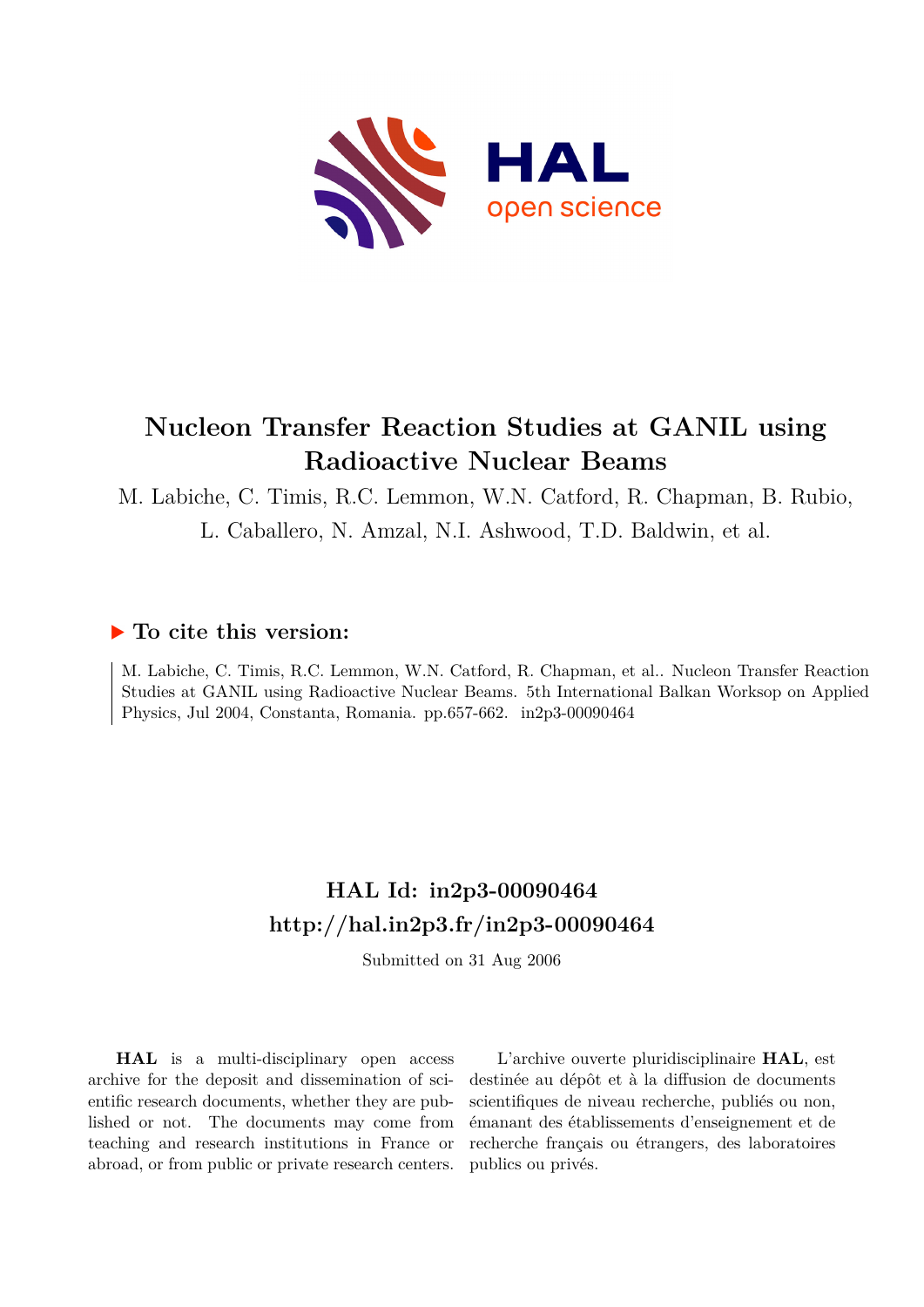## NUCLEON TRANSFER REACTION STUDIES AT GANIL USING RADIOACTIVE NUCLEAR BEAMS\*

M. LABICHE1, C. N. TIMIS2, R. C. LEMMON3, W. N. CATFORD2, R. CHAPMAN1, B. RUBIO<sup>4</sup>, L. CABALLERO<sup>4</sup>, N. AMZAL<sup>1</sup>, N. I. ASHWOOD<sup>5</sup>, T. D. BALDWIN<sup>2</sup>, M. BURNS1, M. CHARTIER6, N. CURTIS5, G. DE FRANCE7, W. GELLETLY2, X. LIANG1, M. FREER5, N. A. ORR8, S. PAIN2, V. P. E PUCKNELL3, M. REJMUND7, H. SAVAJOLS7, O. SORLIN<sup>9</sup>, K. SPOHR<sup>1</sup>, C. THEISEN<sup>10</sup>, D. D. WARNER<sup>3</sup>

<sup>1</sup> The Institute of Physical Research, University of Paisley, Paisley PA1 2BE, UK 2 Department of Physics, University of Surrey, Guildford GU2 5XH, UK

3 Daresbury Laboratory, Warrington, WA4 4AD, UK

4 Instituto de Fisica Corpuscular, Valencia, Spain

5 School of Physics and Astronomy, University of Birmingham, Birmingham, B15 2TT, UK

6 Oliver Lodge Laboratory, University of Liverpool, Liverpool, L69 7ZE, UK

7 Grand Accélérateur National d'Ions Lourds, 14000 Caen, France

8 Laboratoire de Physique Corpusculaire, 14000 Caen, France

9 Institut de Physique Nucléaire d'Orsay, 91406 Orsay, France

10 Commissariat d'Energie Atomique de Saclay, 91191 Gif-sur-Yvette, France

*Received December 21, 2004*

A series of experiments with both stable and radioactive nuclear beams were very recently performed at GANIL using, for the first time, the trio of detectors: TIARA, VAMOS and EXOGAM. Such a combination of devices provides an outstanding opportunity to study single-particle structure of exotic nuclei via the well known technique of nucleon transfer reactions. TIARA is a very compact array of position sensitive silicon strip detectors (400 μm thick) covering  $\sim$  90% of 4 $\pi$  and which is designed for the study of nucleon transfer reactions in inverse kinematics using radioactive beams. Particle identification is made using the kinematic correlation between the angle and deposited energy of the target-like particle measured in coincidence with the beam-like particle recorded in the high acceptance and high energy resolution spectrometer VAMOS. An array of four segmented clover EXOGAM Ge detectors surrounding TIARA is also used to measure coincident gamma-rays and to provide good energy resolution for final excited states.

A detailed description of the setup and the status of the analysis for the reaction  $24Ne + d$  at 10 MeV/nucleon will be described. Simulations of the entire TIARA system undertaken with the code GEANT4 will be also discussed.

#### **INTRODUCTION**

With the recent development of radioactive nuclear beams such as those delivered by SPIRAL at GANIL, it is now feasible to study the shell structure of

 Paper presented at the 5th International Balkan Workshop on Applied Physics, 5–7 July 2004, Constanta, Romania.

Rom. Journ. Phys., Vol. 50, Nos. 7–8, P. 657–662, Bucharest, 2005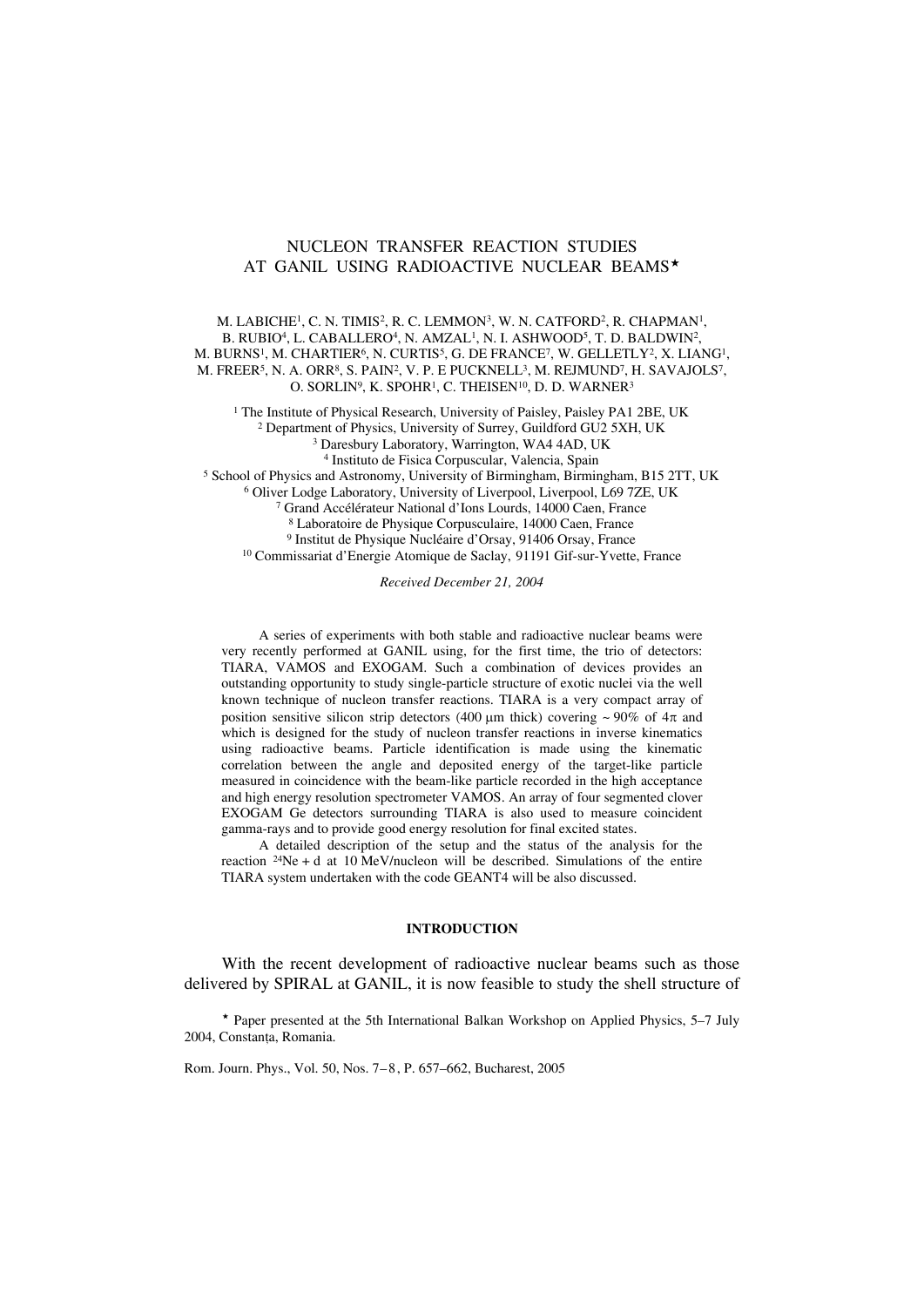658 M. Labiche *et al.* 2

very exotic nuclei in detail using single-nucleon transfer reactions [1]. This means the opportunity is now offered to collect crucial information on new aspects of nuclear structure observed in exotic nuclei such as the formation of neutron haloes and neutron skins, the disappearance of shell gaps, the evolution of nuclear shape and the new form of nucleon pairing. A series of nucleon transfer reactions with both stable and radioactive nuclear beams was very recently performed at GANIL using three state-of the-art detectors. In this paper, after a brief description of the setup and GEANT4 simulations, preliminary results on the nucleon transfer reaction d(24Ne,25Ne)p are discussed.

### **EXPERIMENTAL SETUP**

To study transfer reactions like  $(p,d)$ ,  $(d,p)$ ,  $(d,3He)$ , etc. with radioactive nuclear beams it is necessary to use inverse kinematics, with the proton or deuteron becoming the target. This aspect leads actually to severe requirements for the experimental setup in order to study energy levels with good energy resolution [2, 3, 4]. Our experimental setup consists of the detectors TIARA, VAMOS and EXOGAM coupled all together for the first time.

A very interesting feature of inverse kinematics [3] is that the energy-angle systematics of the target-like particle have very little dependence on the mass and energy of the beam particle provided the mass is large compared to the mass of the target nucleus and the Q-value is not too large. The TIARA design [4] is mainly based on this feature. The full TIARA array is display in Fig. 1. It is a very compact array of 400 μm silicon detectors manufactured using 6-inch technology by Micron [5]. With a central barrel made of 8 detectors with 4 resistive strips (98.8 mm long and 24.6 mm wide), plus two forward and one backward doubled sided silicon detectors, it covers  $\sim 90\%$  of  $4\pi$ . Thus, target-like particles emitted in pickup or stripping reactions as well as in elastic or inelastic scattering can be measured during a same experiment (Fig. 1b). Particle identification is by kinematical correlation between the angle and deposited energy of the target-like fragment. The identification of charge and mass of the beam-like particle is provided in coincidence by the VAMOS spectrometer tuned at zero degree [6]. The energy resolution of such setup is limited to  $\sim 300 \text{ keV}$ . However, the TIARA vacuum chamber has also been designed to be placed in the middle of a compact array of four segmented Ge gamma-ray EXOGAM detectors [7]. In this configuration of EXOGAM, the Ge detectors are placed around the barrel at only 5 cm from the target. This provides for the excitation energies of the final nuclei an energy resolution limited only by the Doppler broadening (~ 30 keV at 1.332 MeV). Furthermore, this allows the use of thicker targets, compensating the γ-ray efficiency  $(~15\%$  at 1.332 MeV) and the relatively low intensity  $(-10<sup>4</sup>$  pps) of radioactive nuclear beams.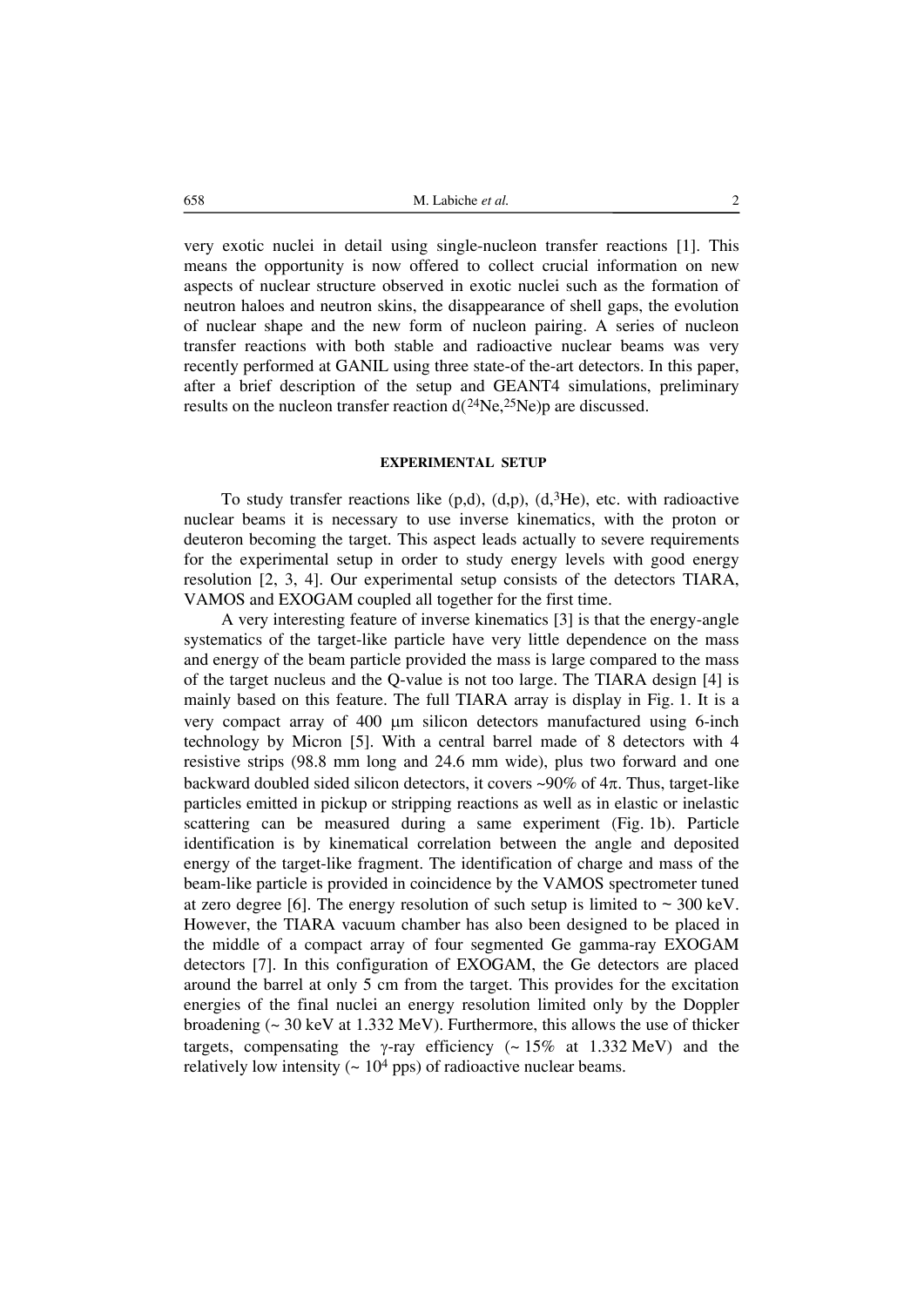For the experiment discussed in this paper, the beam of 24Ne was produced at 10.6 MeV/nucleon by the ISOL technique with the SPIRAL facility at GANIL and was directed onto a  $1 \text{mg/cm}^2$  plastic polymer  $(CD_2)$ <sub>n</sub> target.

### **GEANT4 SIMULATIONS**

The response of the TIARA array has been simulated using the GEANT4 Simulation Code developed at CERN laboratory. As shown in Fig. 1(a), the entire TIARA geometry has been defined in the code. The results of the simulation for several exit channels of the reaction  $^{24}Ne + d$  at 10.6 MeV/ nucleon are displayed in Fig. 1(b). In the spectrum *deposited energy versus laboratory angle* of the target-like particle, we can see the different regions that are populated for the different exit channels and different excited states. Note that, in these simulations, the kinematical energy-angle correlation of the targetlike particle is taken into account and the angular distribution of the differential cross section  $d\sigma/d\Omega$  is assumed to be flat for all exit channels. Also, at this stage of the simulation code development, the effect of the target thickness on the energy and angular resolution hasn't been yet taken into account. The spectrum in Fig. 1b can be directly compared to the spectrum in Fig. 2a recorded during the experiment. The position of the two forward annular detectors was chosen with the purpose of covering the region of small laboratory angles to study the <sup>3</sup>He exit channel. It results in a gap between the barrel and the first forward annular detector that is clearly observed both in simulations and in the data spectra for laboratory angles between 28 and 36 degrees.

#### **PRELIMINARY RESULTS**

The TIARA energy-angle spectrum of the target-like particle, in Fig. 2a, has been recorded with a gate on any beam-like particle detected in coincidence in the focal plane in VAMOS. At the stage of our current analysis, the elastic scattering  $(d,d)$  and the one-neutron transfer reaction  $(d,p)$  to several known states of 25Ne are clearly observed. However, due to lower cross sections, the  $(d,t)$  and  $(d,3He)$  channels are not observed yet, and for those, further analysis is certainly required on particle identification and trajectory reconstruction in VAMOS.

According to simulations (Fig. 1b), events in region R1 (Fig. 2a) correspond to protons emitted in neutron transfer to  $24$ Ne to give  $25$ Ne in its ground state. Indeed, an additional gate on any gamma ray in EXOGAM shows that this region of events disappears. The differential cross section  $d\sigma/dΩ$  obtained with DWBA calculations with optical potential parameters from [8], is compared to